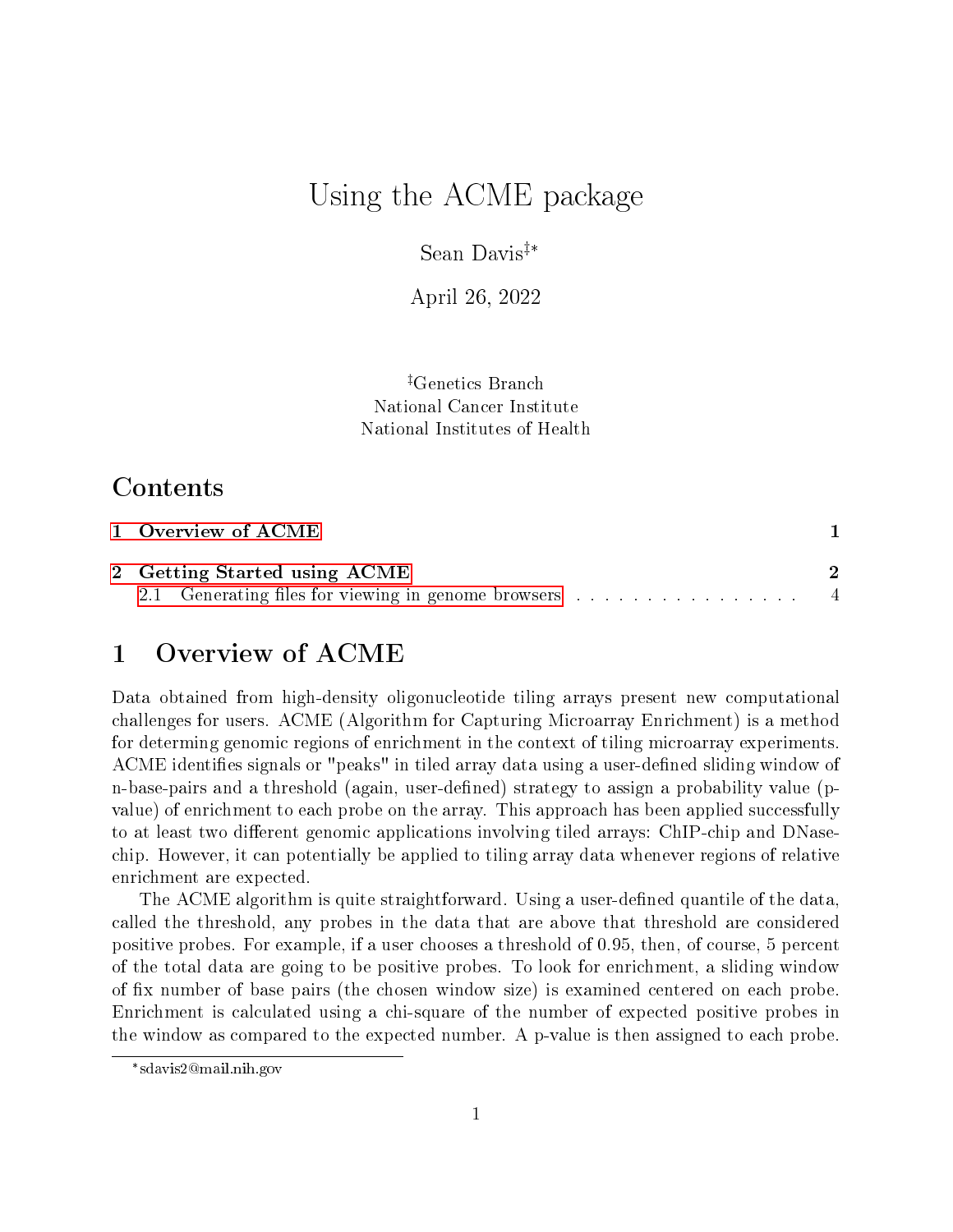Note that these p-values are not corrected for multiple comparisons and should be used as a guide to determining regions of interest rather than a strict statistical signicance level.

### <span id="page-1-0"></span>2 Getting Started using ACME

#### > library(ACME)

This loads the ACME library.

To illustrate the package, we begin by loading some example data from two nimblegen arrays. The arrays were custom-designed to assay HOX genes in a ChIP-chip experiment.

```
> datdir <- system.file('extdata',package='ACME')
> fnames <- dir(datdir)
> example.agff <- read.resultsGFF(fnames,path=datdir)
[1] "Reading /tmp/RtmppgxRI8/Rinst4c3936bb9c655/ACME/extdata/testsamp1.gff"
[1] "Reading /tmp/RtmppgxRI8/Rinst4c3936bb9c655/ACME/extdata/testsamp2.gff"
> example.agff
ACMESet (storageMode: lockedEnvironment)
assayData: 190181 features, 2 samples
  element names: exprs
protocolData: none
phenoData
  sampleNames: testsamp1 testsamp2
  varLabels: fullfnames
  varMetadata: labelDescription
featureData
  featureNames: 74065 74066 ... 103913 (190181 total)
  fvarLabels: chromosome source ... comment (8 total)
  fvarMetadata: labelDescription
experimentData: use 'experimentData(object)'
Annotation:
```
Now, a is an R data structure (of class  $ACMESet$ ) that contains the data from two test GFF files.

> calc <- do.aGFF.calc(example.agff,window=1000,thresh=0.95)

```
Working on sample 1
Working on chromosome:
chr1 chr10 chr11 chr12 chr13 chr14 chr15 chr16 chr17 chr18 chr19 chr2 chr20
Working on chromosome:
chr1 chr10 chr11 chr12 chr13 chr14 chr15 chr16 chr17 chr18 chr19 chr2 chr20
```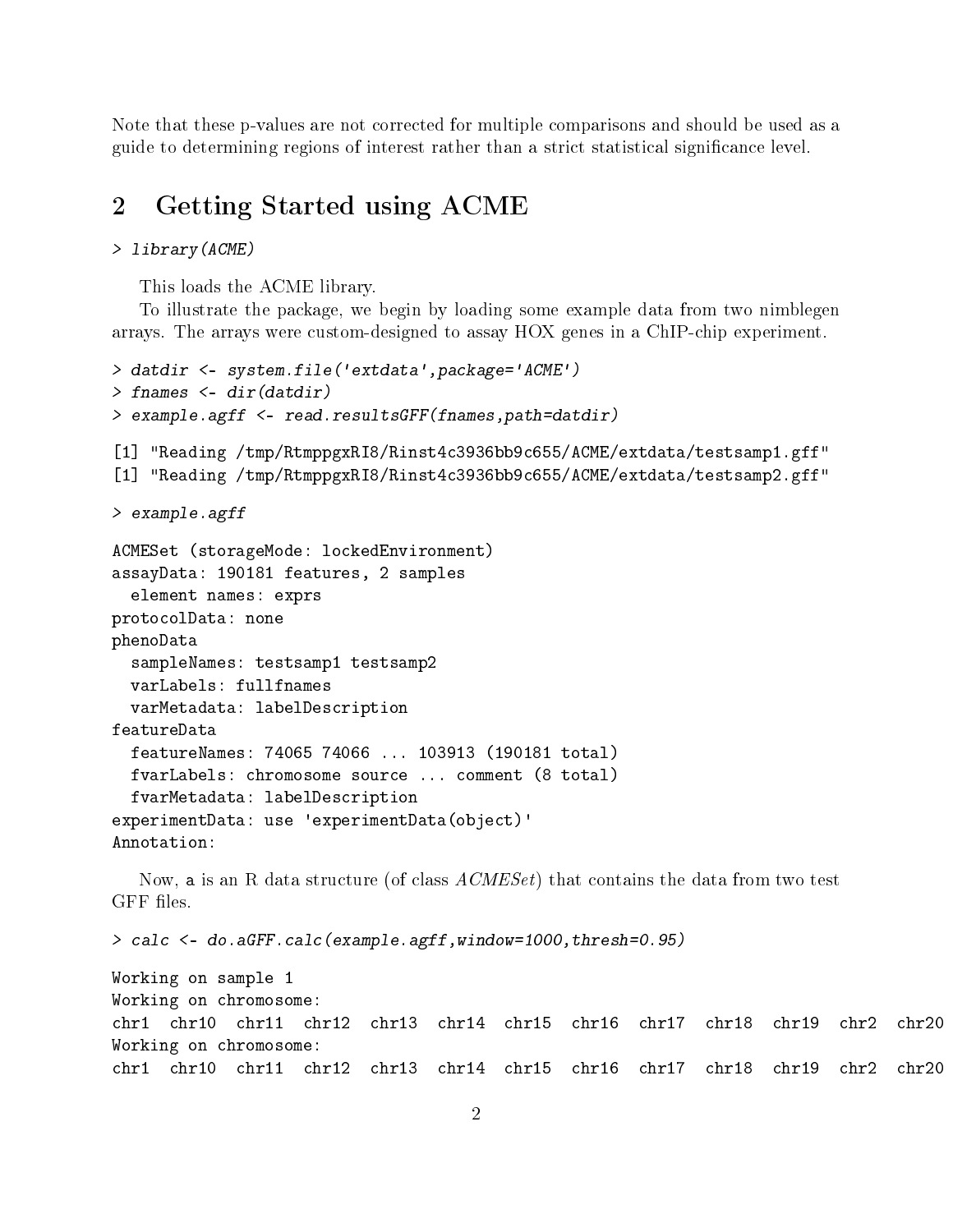The function do.aGFF.calc takes as input an ACMESet object, a window size (usually 2-3 times the expected fragment size from the experiment and large enough to include about 10 probes, at least), and a threshold which will be used to determine which probes are counted as positive in the chi-square test.

If desired, the results can be plotted in an R graphics window. The raw signal intensities of each oligonucleotide (Chip/total genomic DNA) will be displayed as grey points; corresponding P values will be displayed in red. The dotted horizontal line represents the threshold as defined in the call to  $do$ .  $aGFF$ .calc. In the following example, R plots the results from an arbitrarily chosen region on chromosome 1, genome coordinates 10,000-50,000.

> plot(calc,chrom='chr1',sample=1)



**Chromosome: chr1 , Sample: testsamp1**

```
Chromosome Position
```
And one can find significant regions of interest using:

```
> regs <- findRegions(calc)
> regs[1:5,]
```